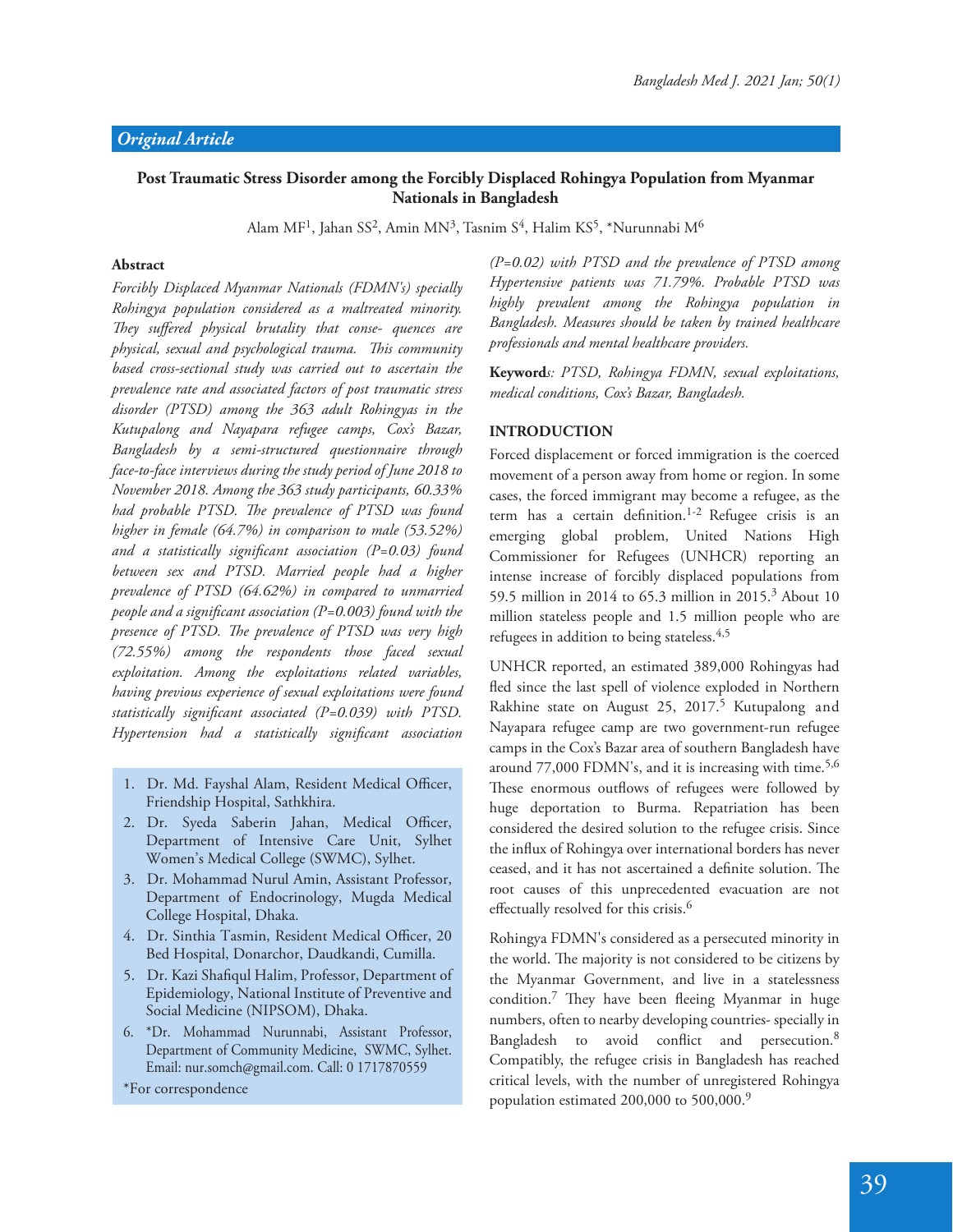The Rohingya situation in Bangladesh becomes one of the most protracted in the world, with more than twenty years of continuous camp settlements. Due to unstructured refugee policies in Bangladesh and politicization of the refugee situation, integration of Rohingyas becomes a challenge. The Government declared national policy for managing the Myanmar refugees in 2014. Whether residing in camp or non-camp areas, the Rohingya FDMN's have been issued to the miserable living conditions marked by scarcity of basic needs, exposure to various types of violence, restricted movement, local aggression, and various forms of discernment.<sup>10</sup>

However, these victims of this forced migrant often suffer from physical brutality, those results in physical, sexual and psychological trauma. Due to their vulnerability, they run the health risk of sexually transmitted diseases, hepatitis, tuberculosis and other communicable diseases; unwanted pregnancy, teen pregnancy, forced abortion and abortionrelated complications; rape and other physical exploitation. There are also several mental and emotional health conditions such as nightmares, insomnia, alcohol and drug abuse, suicidal ideation and attempt, even suicide and homicide.

## **MATERIAL AND METHODS**

#### *Study design*

A community based cross sectional study was carried out to ascertain the prevalence rate and associated factors of PTSD among the Forcibly Displaced Rohingya population from Myanmar nationals in Bangladesh. The study sample was selected purposively who satisfied the inclusion criteria of the study during the period of June 2018 to November 2018. Suffering from any severe physical or psychological diseases before force migration were excluded from the study.

#### *Study places*

Total 363 adult Rohingya peoples (≥18 years) were selected, living in the Kutupalong and Nayapara refugee camps, Cox's Bazar, Bangladesh.

#### *Data collection*

A pre-tested semi-structured questionnaire was used for data collection through face-to-face interviews after obtaining informed written consent from each participant.

#### *Data analysis*

The data were checked and cleaned followed by making a template, categorizing data, coding and recoding into IBM SPSS v23. The analysis was carried out by using both descriptive and inferential statistics, and presented with frequency tables and chart.

## *Ethical approval*

The study was approved by the North South University Ethical Review Committee (NSU-ERC).

## **RESULTS**

Table I shows, presents the socio-demographic state of the Rohingya population. Among 363 Rohingya around two-third (60.88%) were female and three-fourth (76.4%) were married. The study participants were between 18-60 years old, whereas more than half (52.07%) were aged 40 years or higher. Most of them (67.91%) were learned the Quran from informal Arabic schools and only 8.76% of Rohingya people were received formal education through school. Among the study participants around two-third (62.26%) had more than 6 members in their household. When they were staying in Myanmar, regarding occupation most of them (42.42%) was homemaker and more than 95% had a permanent residence and about their average monthly family income, 53.99% had less than 500 USD.

## **Table 1: Socio-demographic state of the Rohingya population (n=363)**

| <b>Variables</b>         |                  | $n\left(\%\right)$ |
|--------------------------|------------------|--------------------|
| Age                      | $\geq 40$ years  | 189 (52.07)        |
|                          | <40 years        | 174 (47.93)        |
| Sex                      | Female           | 221 (60.88)        |
|                          | Male             | 142 (39.12)        |
| Marital status           | Married          | 277 (76.40)        |
|                          | Others           | 86 (23.60)         |
| Education                | No education     | 85 (23.33)         |
|                          | Arabic (Quran)   | 246 (67.91)        |
|                          | Formal education | 32 (8.76)          |
| Past occupation          | Agriculture      | 102(28.10)         |
|                          | <b>Business</b>  | 58 (15.98)         |
|                          | Homemaker        | 154 (42.42)        |
|                          | Others           | 49 (13.50)         |
| Current                  | $\leq$ 6 members | 137 (37.74)        |
| household<br>members     | >6 members       | 226 (62.26)        |
| Had permanent            | Yes              | 345 (95.04)        |
| residence                | No               | 18 (4.96)          |
| Past average             | $≥500$ USD       | 167(46.01)         |
| monthly family<br>income | $<$ 500 USD      | 196 (53.99)        |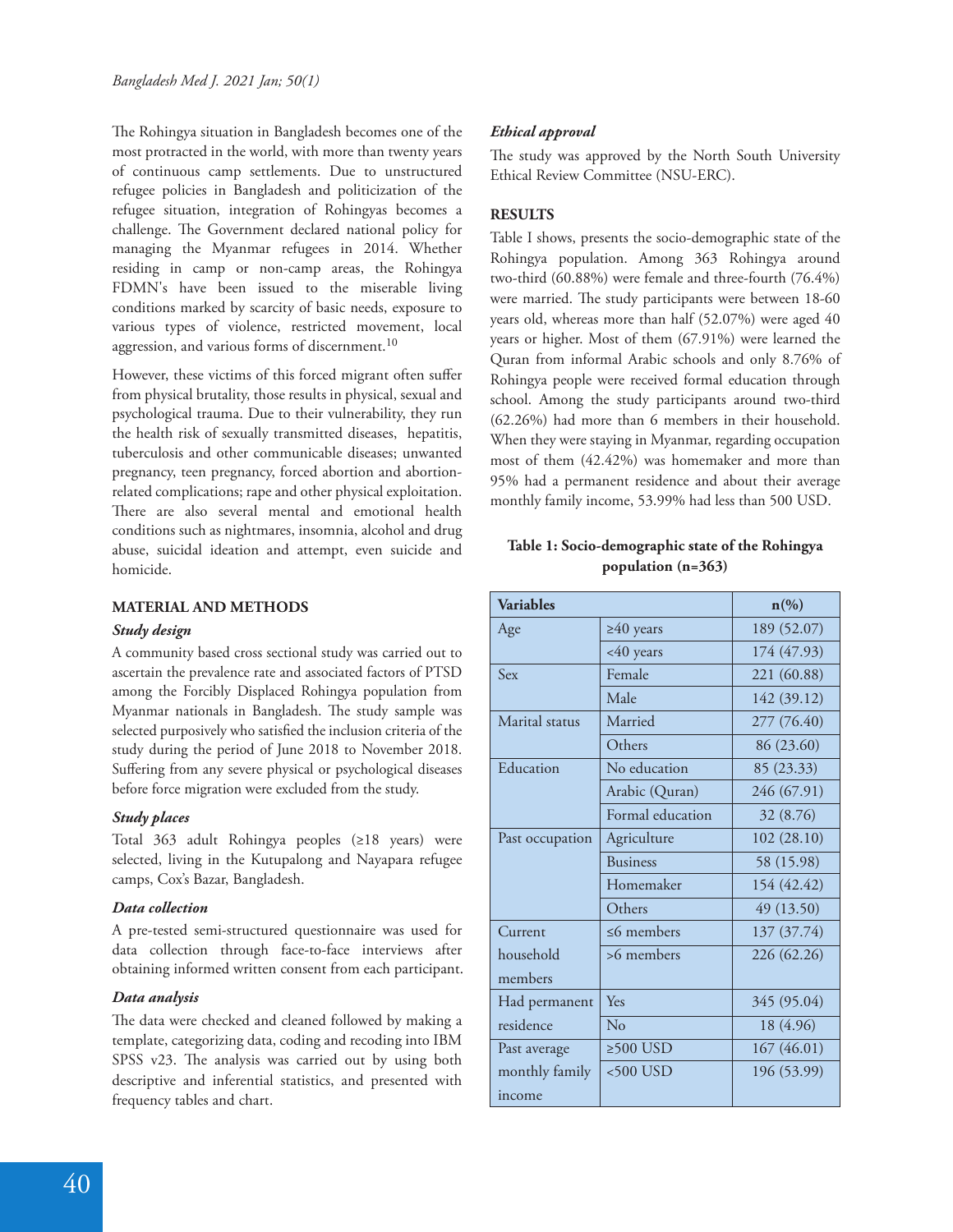Table II Shows, demonstrates the exploitations faced by Rohingya FDMN's before entry in the Bangladesh. The prevalence of sexual exploitations was 16.8% and physical exploitations were 14.05%. Other types of exploitations like threat, economic and land-house related damage were also faced by 28.65% of participants.

| <b>Exploitations faced</b> |          | $n\left(\%\right)$ |  |
|----------------------------|----------|--------------------|--|
| Sexual                     | Yes      | 61(16.81)          |  |
|                            | $\rm No$ | 302 (83.19)        |  |
| Physical                   | Yes      | 51 (14.05)         |  |
|                            | No       | 312 (85.95)        |  |
| Others                     | Yes      | 104 (28.65)        |  |
|                            | $\rm No$ | 259 (71.35)        |  |

**Table II: Exploitations faced by the Rohingya population before entering in Bangladesh (n=363)**

Table III Shows, represents the distribution of physical factors of the Rohingya population. The prevalence of Hypertension (21.49%) was higher than Diabetes mellitus (9.37%) among the study participants and prevalence of physical disabilities were found in only 3.3% of participants. Three-fourth (74.38%) participants reported that they received medical supports as required.

**Table III : Physical factors of the Rohingya population (n=363)**

| <b>Physical factors</b> |     | $n\left(\%\right)$ |
|-------------------------|-----|--------------------|
| Diabetes mellitus       | Yes | 34 (9.37)          |
|                         | No  | 329 (90.63)        |
| Hypertension            | Yes | 78 (21.49)         |
|                         | No  | 285 (78.51)        |
| Physical disabilities   | Yes | 12(3.30)           |
|                         | No  | 351 (96.70)        |
| Getting medical         | Yes | 270 (74.38)        |
| supports                | No  | 93 (25.62)         |



**Figure 1:** Prevalence of PTSD among the Rohingya population  $(n=363)$ 

Figure 1 Shows, illustrates the prevalence of PTSD among Rohingya communities in Bangladesh. Among the 363 study participants, three-fifth  $(60.33\%)$  had probable PTSD.

Table IV Shows, interprets the prevalence of PTSD varies in different characteristics of the study participants. The prevalence of PTSD was found higher in females (64.7%) in comparison to males (53.52%) and a statistically significant association  $(P=0.03)$  found between sex and PTSD. The statistical association between age  $(P=0.27)$ and education (P=0.88) with PTSD were not revealed, though the prevalence of PTSD was higher among the individuals who are less than 40 years old. People those had a formal education showed a lower prevalence of PTSD (56.25%) in compared to other educational categories. Marital status was found significantly associated  $(P=0.003)$ with the presence of PTSD. Married people had a higher prevalence of PTSD (64.62%) in comparison to unmarried peoples. Past occupation (P=0.25), permanent residence (P=0.36), current number of household members (P=0.104) and past average monthly family income (P=0.12) did not reveal any statistically associated with PTSD.

Exploitations related variables having previous experience of sexual exploitations were found statistically significant associated  $(P=0.039)$  with PTSD. The prevalence of PTSD was very high (72.55%) among the respondents those faced sexual exploitations. The prevalence of PTSD was also high among the participants those faced physical exploitations (72.55%) and other exploitations (67.31), however here statistically significant associations were not observed. Regarding the disease and medical conditions related variables considered, Hypertension had a statistically significant association  $(P=0.02)$  with PTSD and the prevalence of PTSD among hypertensive patients was 71.79%. Those have diabetes and did not get regular medical support to have also a higher prevalence of PTSD. Diabetes mellitus (P=0.36), physical disabilities (P=0.88) and getting medical supports (P=0.23) did not reveal any statistically significant association with PTSD.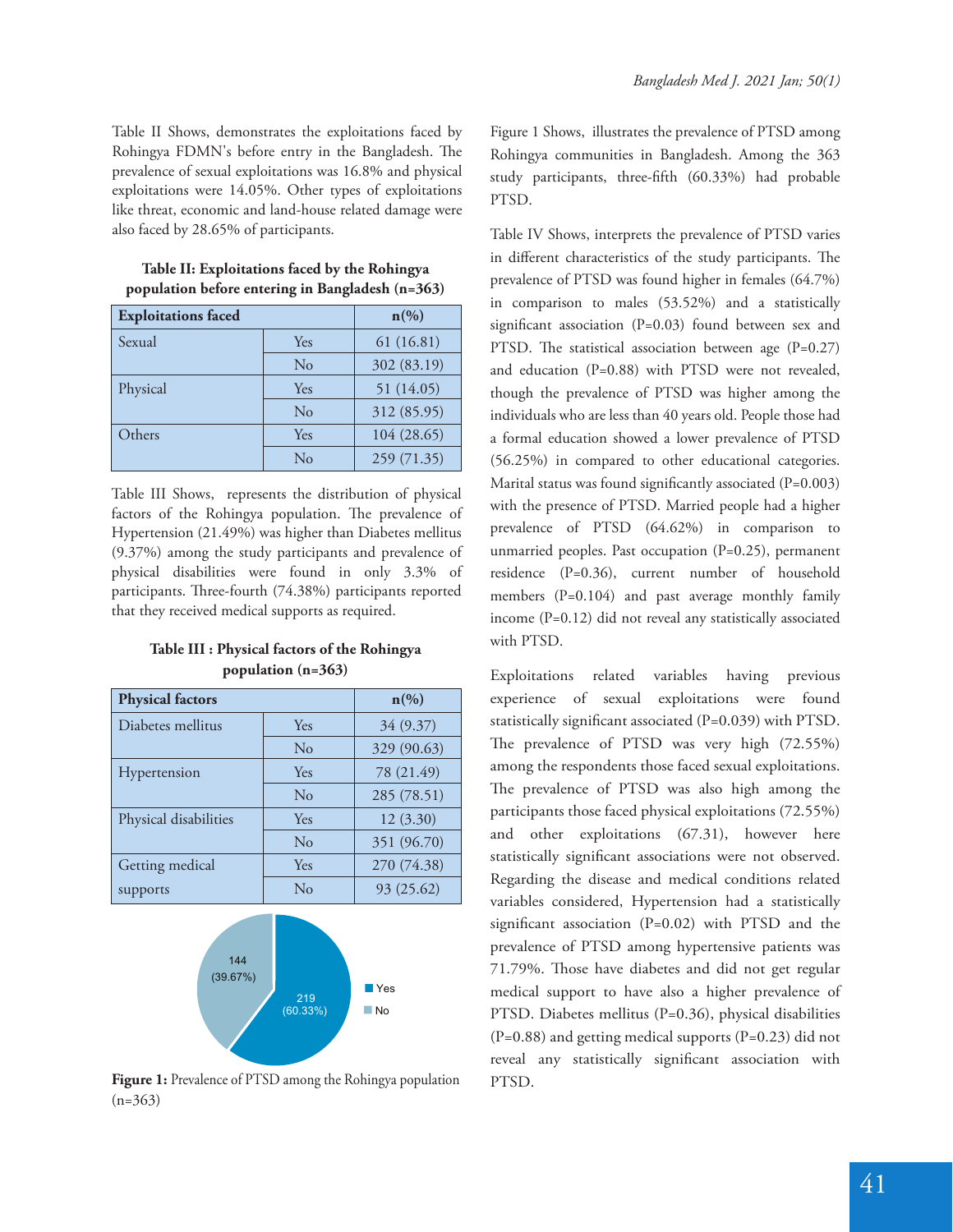|                                    |                  | <b>Probable PTSD</b> |              | Chi-square | $\mathbf{P}$ |
|------------------------------------|------------------|----------------------|--------------|------------|--------------|
|                                    |                  | Yes $(n=219)$        | No $(n=144)$ | $(\chi^2)$ | value        |
| Age                                | $\geq 40$ years  | 103 (54.50)          | 86 (45.50)   | 1.22       | 0.27         |
|                                    | <40 years        | 116 (66.67)          | 58 (33.33)   |            |              |
| Sex                                | Female           | 143 (64.70)          | 78 (35.30)   | 4.52       | $0.03*$      |
|                                    | Male             | 76 (53.52)           | 66 (46.48)   |            |              |
| Marital status                     | Married          | 179 (64.62)          | 98 (35.38)   | 8.99       | $0.003*$     |
|                                    | Others           | 40 (46.51)           | 46(53.49)    |            |              |
| Education                          | No education     | 52 (61.68)           | 33 (38.82)   | 0.25       | 0.88         |
|                                    | Arabic (Quran)   | 149 (60.57)          | 97 (39.43)   |            |              |
|                                    | Formal education | 18 (56.25)           | 14 (43.75)   |            |              |
| Past occupation                    | Agriculture      | 64 (62.75)           | 38 (37.25)   | 3.28       | 0.35         |
|                                    | <b>Business</b>  | 39 (67.24)           | 19 (32.78)   |            |              |
|                                    | Homemaker        | 91 (59.09)           | 63 (40.91)   |            |              |
|                                    | Others           | 25(51.02)            | 24 (48.98)   |            |              |
| Current household members          | $\leq$ 6 members | 90 (65.69)           | 47(34.31)    | 2.64       | 0.104        |
|                                    | >6 members       | 129 (57.08)          | 97 (42.92)   |            |              |
| Had permanent residence            | Yes              | 210 (60.87)          | 135 (39.13)  | 0.84       | 0.36         |
|                                    | No               | 9(50.00)             | 9(50.00)     |            |              |
| Past average monthly family income | $\geq 500$ USD   | 108 (64.67)          | 59 (35.33)   | 2.43       | 0.12         |
|                                    | $<500$ USD       | 111 (56.63)          | 85 (43.37)   |            |              |
| Sexual exploitations               | Yes              | 44(72.13)            | 17(27.87)    | 4.27       | $0.039*$     |
|                                    | No               | 175 (57.95)          | 127(42.05)   |            |              |
| Physical exploitations             | Yes              | 37 (72.55)           | 14(27.45)    | 3.70       | 0.054        |
|                                    | N <sub>o</sub>   | 182 (58.33)          | 130 (41.67)  |            |              |
| Other exploitations                | Yes              | 70 (67.31)           | 34 (32.69)   | 2.96       | 0.08         |
|                                    | No               | 149 (57.53)          | 110 (42.47)  |            |              |
| Diabetes mellitus                  | Yes              | 23(67.65)            | 11 (32.35)   | 0.84       | 0.36         |
|                                    | No               | 196 (59.57)          | 133 (40.43)  |            |              |
| Hypertension                       | Yes              | 56 (71.79)           | 22(28.21)    | 5.45       | $0.02*$      |
|                                    | No               | 163(57.19)           | 122 (42.81)  |            |              |
| Physical disabilities              | Yes              | 7(58.33)             | 5(41.67)     | 0.02       | 0.88         |
|                                    | N <sub>o</sub>   | 212 (60.40)          | 139 (39.60)  |            |              |
| Getting medical supports           | Yes              | 158 (58.52)          | 112 (41.48)  | 1.44       | 0.23         |
|                                    | No               | 61(65.59)            | 32 (34.41)   |            |              |

| Table IV: Probable PTSD prevalence by characteristics of the Rohingya FDMN's and their associations |  |  |  |  |  |
|-----------------------------------------------------------------------------------------------------|--|--|--|--|--|
|-----------------------------------------------------------------------------------------------------|--|--|--|--|--|

\*Statistically significant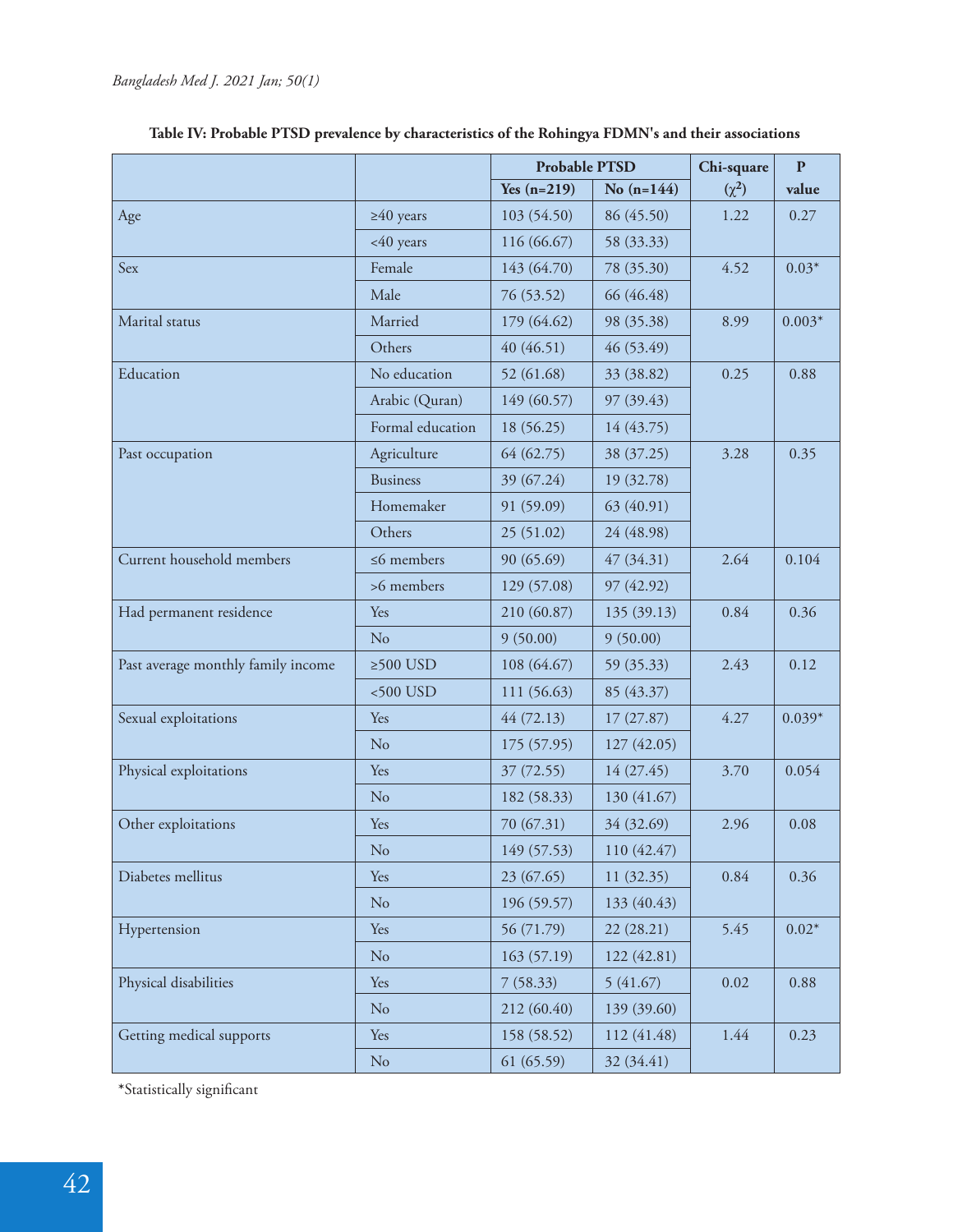# 43

## **DISCUSSION**

PTSD is one of the most important psychopathological public health concerns experiencing after any major form of trauma or disaster. In this study, it was revealed that some types of exploitation had a negative impact on exposed individuals' mental health in terms of housing, income, jobs and family problems etc. A number of people met the criteria for post-trauma stress symptomatology found this study. Among the 363 participants, 60.33% had probable PTSD. Our finding is almost similar with study findings 48% in South Sudan, 75.6% in Rana Plaza building collapse victims in Bangladesh, 57% in Saudi Arabia, 83.7% in Croatia, Germany and UK, 59.4% in Fukushima nuclear disaster, Japan.11-17,23,32-34 However, our study was inconsistent from the findings of studies on people exposed to natural disasters, such as 36.3% among earth quack victims in Kerman, 35.4% Syrian refugees in Lebanon, 34.9% in Turkey and 34.3% among the bombing victims of Oklahoma City, USA.<sup>18-24</sup> The reason of difference is using of different instruments and cut-off points to measure PTSD, exposures to multiple trauma, study design, and nature and magnitude of the occurrence.

When staying in Myanmar females was mostly (42.42%) were homemakers and more than 95% of the participants had a permanent residence. The greater likelihood of PTSD among womean than men in our work was similar to the reports of other studies, because females experience sexual assaults and child sexual abuse more than males.19,25-29 Hence, being exposed to such trauma involves more risk than other trauma in causing PTSD.8,23,28,30

The prevalence of sexual exploitation was 16.8% and physical exploitations were 14.05%. The prevalence of PTSD was found higher in female (64.7%) in compared to male  $(53.52\%)$  participants. A statistically significant association found between sex and PTSD (P=0.03). Statistically significant association between age, education and PTSD were not revealed though the prevalence of PTSD was higher among the individuals those are less than 40 years old. People who had a formal education showed lower prevalence of PTSD (56.25%) in compared to other educational categories.8,31-32 Marital status was found significantly associated with the presence of PTSD (P=0.003). Married people had a higher prevalence of PTSD (64.62%) compared to unmarried people. This finding is similar to the studies.<sup>23,30,33-34</sup>

Exploitations related variables having previous experience of sexual exploitations were found statistically significant associated  $(P=0.039)$  with PTSD. The prevalence of PTSD was very high (72.55%) among the respondents those faced sexual exploitations. Some studies, also found a relevant association.23,33-35

Regarding the disease and medical conditions related variables considered, Hypertension had a statistically significant association  $(P=0.02)$  with PTSD, and the prevalence of PTSD among hypertensive patients was 71.79%. Those have diabetes and did not get regular medical support to have also a higher prevalence of PTSD. Diabetes mellitus (P=0.36), physical disabilities (P=0.88) and getting medical supports (P=0.23) did not reveal any statistically significant association with PTSD. Moreover, experiencing physical injury was also a stronger predictor of PTSD compared with those who had not experienced any such injuries in the incident. The finding is similar to the studies.29,34-36

## **CONCLUSION**

The prevalence of PTSD was high in the adult Rohingya population. This study confined that some types of exploitations (sexual exploitation) had a harmful impact on the mental health of affected individuals. It is recommended that a PTSD-focused early regular screening by trained healthcare professionals and linkage with mental healthcare providers. It is necessary to give emphasis to individuals with a family history of mental illness, women and history of mental illness of those who experienced physical trauma during coming to Bangladesh.

## **REFERENCES**

- 1. Fitzpatrick J. Revitalizing the 1951 refugee convention. Harvard Human Rights Journal. 1996;9:229.
- 2. Article 1 of the 1954 Stateless Persons Convention; United Nations: Manhattan, NY, USA, 1954.
- 3. Retrieved from Ending Statelessness; UNHCR (The UN Refugee Agency): Geneva, Switzerland, 2016.
- 4. Lambert H. The link between statelessness and refugeehood. International Affairs Forum. 2016, 1, 25-27.
- 5. Refugees U. Rohingya influx strains camp resources in Bangladesh [Internet]. UNHCR. 2017 Available from: http://www.unhcr.org/news/latest/2017/9/59 ba9b7b4/rohingya-influx-strains-camp-resources bangladesh.html [Cited 17 September 2020]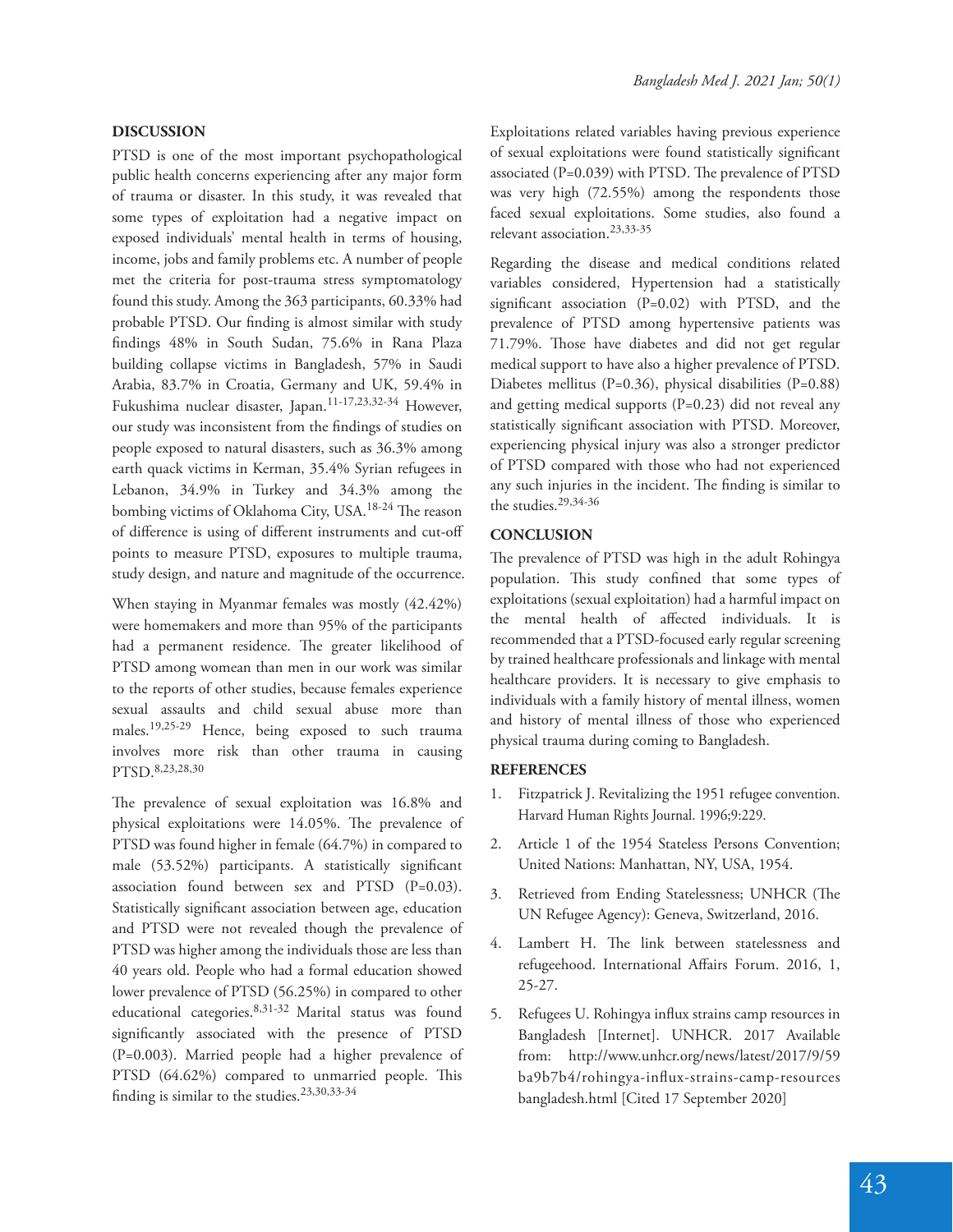- 6. Retrieved from UN Condemns Myanmar over Plight of Rohingya; BBC News: London, England, 2016.
- 7. Albert E. The Rohingya migrant crisis. CFR Backgrounder, Council on Foreign Relations. Retrieved January. 2015; 10:2016.
- 8. Bangladesh Factsheet; UNHCR: Geneva, Switzerland, 2016. [Cited 17 September 2020]
- 9. Milton AH, Rahman M, Hussain S, Jindal C, Choudhury S, Akter S, Ferdousi S, Mouly TA, Hall J, Efird JT. Trapped in statelessness: Rohingya refugees in Bangladesh. International journal of environmental research and public health. 2017; 14(8):942.
- 10. Azad A, Jasmin F. Durable solutions to the protracted refugee situation: The case of Rohingyas in Bangladesh. Journal of Indian research. 2013; 1(4): 25-35.
- 11. Smith M. "All You Can Do is Pray": Crimes Against Humanity and Ethnic Cleansing of Rohingya Muslims in Burma's Arakan State. Human rights watch; 2013.
- 12. Szep J, Grudgings S. (2013). Preying on the Rohingya (Reuter's special report). Available from: http:// graphics.thomsonreuters.com/13/07/Myanmar-Rohi ngyas.pdf [Cited 20 September 2020]
- 13. Kiragu E, Rosi AL, Morris T. States of denial: A review of UNHCR's response to the protracted situation of stateless Rohingya refugees in Bangladesh. Policy Development and Evaluation Service, UNHCR. 2011.
- 14. Knight K. How Bangladesh Aid Restrictions Impact Rohingyas. The New Humanitarian. 2013.
- 15. United Nations High Commissioner for Refugees (UNHCR) & Action Contre La Faim. (2011). Annual nutrition report: Kutupalong and Nayapara refugee camps, Bangladesh. Available from: https:// www.wfp.org/sites/default/files/Annual%20Report% 202011.pdf [Cited 20 September 2020]
- 16. World Food Programme (WFP), Government of the People's Republic of Bangladesh (GOB), & United Nations High Commissioner for Refugees (UNHCR). (2012). Joint assessment mission: Myanmar refugees in Cox's Bazar District, Bangladesh. Available from: http://www.unhcr.org/en-us/protection/health/555c8 c459/bangladesh-joint-assessment-mission [Cited 22 September 2020]
- 17. Barry E. A Bangladeshi town in human trafficking's grip. The New York Times. 2015.
- 18. United Nations High Commissioner for Refugees (UNHCR). (2016). Separated by the sea. Available from: http://tracks.unhcr.org/2016/02/ separated-bythe-sea/ [Cited 25 September 2020]
- 19. Parnini SN. The crisis of the Rohingya as a Muslim minority in Myanmar and bilateral relations with Bangladesh. Journal of Muslim minority affairs. 2013; 33(2):281-97.
- 20. Ullah AA. Rohingya refugees to Bangladesh: Historical exclusions and contemporary marginalization. Journal of immigrant & refugee studies. 2011; 9(2):139-61.
- 21. United Nations High Commissioner for Refugees (UNHCR). (2007b). Refugee consultations: Bangladesh. Available from: http://www.refworld. org /docid/46f0ec002.html [Cited 27 September 2020]
- 22. Hall BJ, Murray SM, Galea S, Canetti D, Hobfoll SE. Loss of social resources predicts incident posttraumatic stress disorder during ongoing political violence within the Palestinian Authority. Social psychiatry and psychiatric epidemiology. 2015; 50(4): 561-8.
- 23. Neuner F, Schauer M, Karunakara U, Klaschik C, Robert C, Elbert T. Psychological trauma and evidence for enhanced vulnerability for posttraumatic stress disorder through previous trauma among West Nile refugees. BMC psychiatry. 2004;4(1):1-7.
- 24. Miller KE, Rasmussen A. War exposure, daily stressors, and mental health in conflict and postconflict settings: bridging the divide between traumafocused and psychosocial frameworks. Social science & medicine. 2010;70(1):7-16.
- 25. Kirmayer LJ, & Pedersen D. Toward a new architecture for global mental health. Transcultural psychiatry. 2014;51(6), 759-776.
- 26. Riley A, Varner A, Ventevogel P, Taimur Hasan MM, Welton-Mitchell C. Daily stressors, trauma exposure, and mental health among stateless Rohingya refugees in Bangladesh. Transcultural psychiatry. 2017;54(3): 304-31.